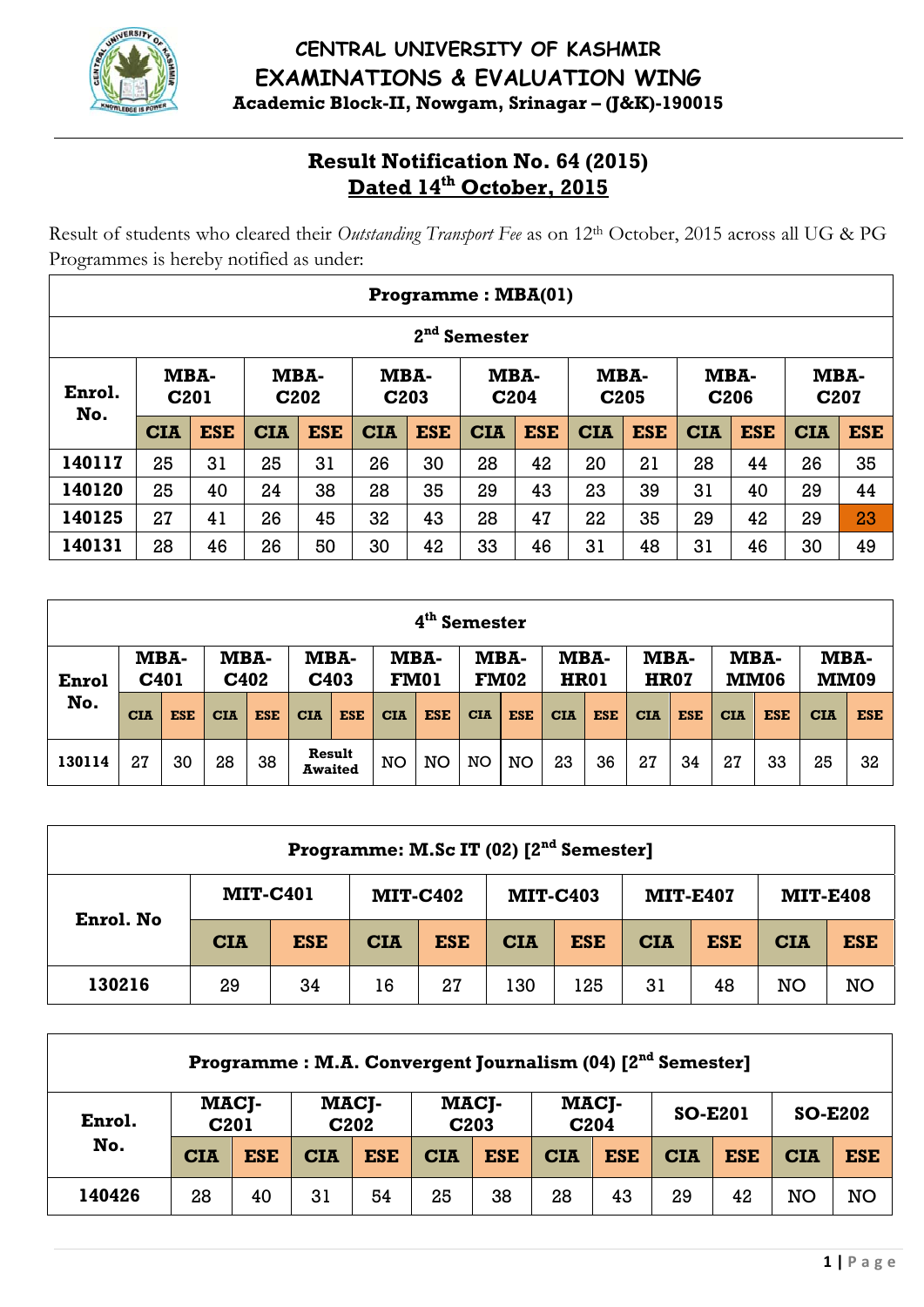|        |            |                  |            |                  | Programme: M.A. Economics (05) [2 <sup>nd</sup> Semester]1 |                  |            |                  |                |            |
|--------|------------|------------------|------------|------------------|------------------------------------------------------------|------------------|------------|------------------|----------------|------------|
| Enrol. |            | <b>MEC-C1421</b> |            | <b>MEC-C1422</b> |                                                            | <b>MEC-C1423</b> |            | <b>MEC-C1424</b> | <b>SO-E201</b> |            |
| No.    | <b>CIA</b> | <b>ESE</b>       | <b>CIA</b> | <b>ESE</b>       | <b>CIA</b>                                                 | <b>ESE</b>       | <b>CIA</b> | <b>ESE</b>       | <b>CIA</b>     | <b>ESE</b> |
| 140502 | 28         | 23               | 30         | 30               | 28                                                         | 40               | 29         | 33               | 30             | 35         |
| 140504 | 25         | 41               | 24         | 23               | 26                                                         | 30               | 33         | 40               | 31             | 24         |
| 140509 | 22         | 34               | 28         | 35               | 27                                                         | 44               | 29         | 36               | 33             | 42         |
| 140510 | 26         | AB               | 26         | 20               | 26                                                         | 31               | 36         | 33               | 35             | 30         |
| 140525 | 26         | 19               | 25         | 22               | 28                                                         | 40               | 29         | 30               | 34             | 34         |

 $\Gamma$ 

|        |                  |            |            |              |            |              | 4 <sup>th</sup> Semester |            |            |              |            |              |            |              |            |              |
|--------|------------------|------------|------------|--------------|------------|--------------|--------------------------|------------|------------|--------------|------------|--------------|------------|--------------|------------|--------------|
| Enrol. | C <sub>401</sub> | MEC-       |            | MEC-<br>C402 |            | MEC-<br>C403 | E401                     | MEC-       |            | MEC-<br>E402 |            | MEC-<br>E403 |            | MEC-<br>E404 |            | MEC-<br>E405 |
| No     | <b>CIA</b>       | <b>ESE</b> | <b>CIA</b> | <b>ESE</b>   | <b>CIA</b> | <b>ESE</b>   | <b>CIA</b>               | <b>ESE</b> | <b>CIA</b> | <b>ESE</b>   | <b>CIA</b> | <b>ESE</b>   | <b>CIA</b> | <b>ESE</b>   | <b>CIA</b> | <b>ESE</b>   |
| 130502 | 31               | 30         | 31         | 37           | 29         | 49           | <b>NO</b>                | <b>NO</b>  | 36         | 48           | <b>NO</b>  | <b>NO</b>    | 33         | 39           | NO         | <b>NO</b>    |
| 130504 | 29               | 39         | 28         | 37           | 27         | 47           | 35                       | 51         | <b>NO</b>  | NO           | <b>NO</b>  | NO           | <b>NO</b>  | <b>NO</b>    | 32         | 43           |
| 130505 | 29               | 37         | 27         | 48           | 26         | 38           | <b>NO</b>                | <b>NO</b>  | 33         | 45           | <b>NO</b>  | <b>NO</b>    | <b>NO</b>  | <b>NO</b>    | 27         | 39           |
| 130508 | 32               | 38         | 28         | 30           | 28         | 40           | <b>NO</b>                | <b>NO</b>  | 35         | 47           | <b>NO</b>  | <b>NO</b>    | <b>NO</b>  | <b>NO</b>    | 32         | 46           |
| 130513 | 32               | 40         | 29         | 46           | 30         | 47           | <b>NO</b>                | <b>NO</b>  | <b>NO</b>  | <b>NO</b>    | 32         | 41           | 36         | 48           | <b>NO</b>  | <b>NO</b>    |
| 130523 | 31               | 37         | 31         | 46           | 31         | 44           | 36                       | 41         | <b>NO</b>  | <b>NO</b>    | <b>NO</b>  | <b>NO</b>    | 37         | 34           | NO         | <b>NO</b>    |

|           |                     |            | Programme: M.A/M.Sc Mathematics (06) [4 <sup>th</sup> Semester] |            |            |                          |              |            |            |              |            |              |
|-----------|---------------------|------------|-----------------------------------------------------------------|------------|------------|--------------------------|--------------|------------|------------|--------------|------------|--------------|
| Enrol. No | <b>MMT-</b><br>C401 |            | MMT-                                                            | C402       |            | MMT-<br>C <sub>403</sub> | MMT-<br>E401 |            |            | MMT-<br>E402 |            | MMT-<br>E403 |
|           | <b>CIA</b>          | <b>ESE</b> | <b>CIA</b>                                                      | <b>ESE</b> | <b>CIA</b> | <b>ESE</b>               | <b>CIA</b>   | <b>ESE</b> | <b>CIA</b> | <b>ESE</b>   | <b>CIA</b> | <b>ESE</b>   |
| 130607    | 37                  | 59         | 39                                                              | 53         | 38         | 58                       | 38           | 58         | 38         | 59           | <b>NO</b>  | <b>NO</b>    |
| 130611    | 34                  | 49         | 30                                                              | 41         | 32         | 50                       | <b>NO</b>    | <b>NO</b>  | 35         | 58           | 34         | 57           |
| 130612    | 30                  | 48         | 27                                                              | 38         | 29         | 47                       | <b>NO</b>    | <b>NO</b>  | 31         | 56           | 35         | 57           |
| 130627    | 27                  | 18         | 21                                                              | 36         | 25         | 23                       | <b>NO</b>    | <b>NO</b>  | 27         | 50           | 33         | 47           |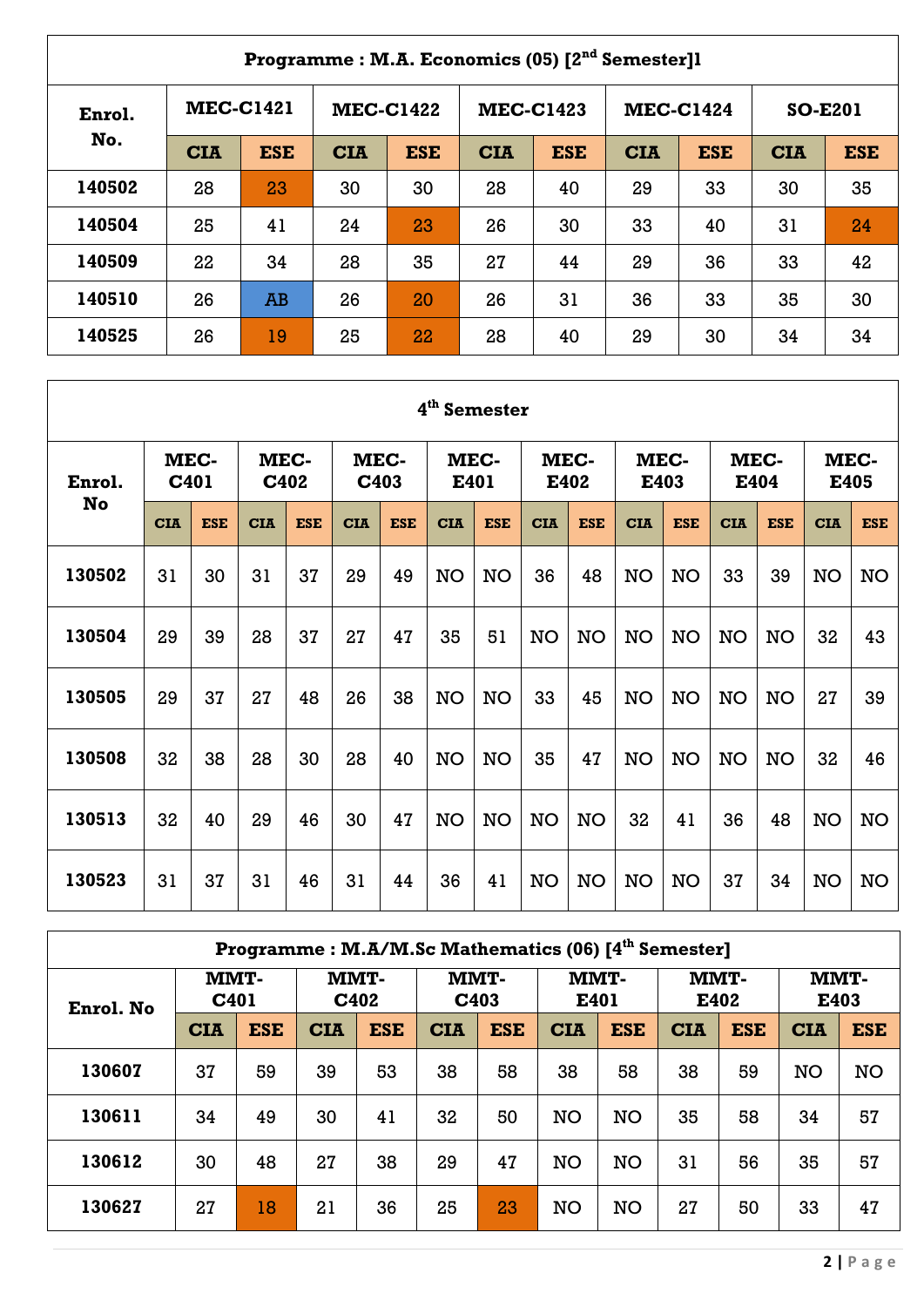## **Programme : BA LLB (07) [2nd Semester]**

| Enrol.    | IL-C201    |            |            | IL-C202    |            | IL-C203        |            | IL-C204    |            | IL-C205         |            | IL-C206    |
|-----------|------------|------------|------------|------------|------------|----------------|------------|------------|------------|-----------------|------------|------------|
| <b>No</b> | <b>CIA</b> | <b>ESE</b> | <b>CIA</b> | <b>ESE</b> | <b>CIA</b> | <b>ESE</b>     | <b>CIA</b> | <b>ESE</b> | <b>CIA</b> | <b>ESE</b>      | <b>CIA</b> | <b>ESE</b> |
| 140705    | 28         | 34         | 32         | 29         | 32         | 31             | 25         | 28         | 32         | 36              | 31         | 36         |
| 140712    | 31         | 41         | 28         | 34         | 27         | 32             | 23         | 32         | 29         | 27              | 33         | 30         |
| 140713    | 35         | 40         | 34         | 46         | 32         | 42             | 33         | 41         | 30         | 44              | 37         | 34         |
| 140715    | 33         | 45         | 31         | 33         | 33         | 43             | 34         | 38         | 31         | 35              | 31         | 35         |
| 140716    | 32         | 43         | 31         | 48         | 35         | 49             | 27         | 42         | 37         | 42              | 36         | 38         |
| 140717    | 35         | 48         | 30         | 43         | 33         | 35             | 31         | 24         | 30         | 30              | 32         | 30         |
| 140723    | 36         | 46         | 30         | 43         | 36         | 45             | 34         | 41         | 36         | 35              | 37         | 43         |
| 140728    | 31         | 39         | 28         | 36         | 32         | 35             | 30         | 23         | 29         | 35              | 29         | 30         |
| 140729    | 40         | 52         | 36         | 45         | 37         | 45             | 31         | 44         | 38         | 48              | 38         | 49         |
| 140730    | 34         | 42         | 28         | 39         | 35         | 37             | 33         | 40         | 31         | 35              | 35         | 36         |
| 140732    | 38         | 52         | 31         | 45         | 33         | 48             | 33         | 35         | 36         | 39              | 37         | 45         |
| 140734    | 37         | 41         | 34         | 44         | 38         | 47             | 37         | 47         | 35         | 45              | 38         | 41         |
| 140738    | 40         | 54         | 36         | 49         | 37         | 51             | 37         | 45         | 39         | 41              | 39         | 45         |
| 140739    | 38         | 41         | 32         | 43         | 32         | 48             | 30         | 47         | 34         | 39              | 33         | 49         |
| 140743    | 31         | 35         | 20         | 40         | 25         | 42             | 27         | 33         | 26         | 26              | 29         | 27         |
| 140748    | 26         | 41         | 21         | 37         | 25         | 30             | 23         | 17         | 23         | 21              | 27         | 18         |
| 140749    | 26         | 30         | 20         | 30         | 26         | 30             | 20         | 23         | 23         | 18              | 27         | 24         |
|           |            |            |            |            |            | <b>Backlog</b> |            |            |            |                 |            |            |
| 130718    | $\star$    | $\star$    | 23         | 18         | $\star$    | $\star$        | $\star$    | $\star$    | 23         | $\overline{AB}$ | $\star$    | $\star$    |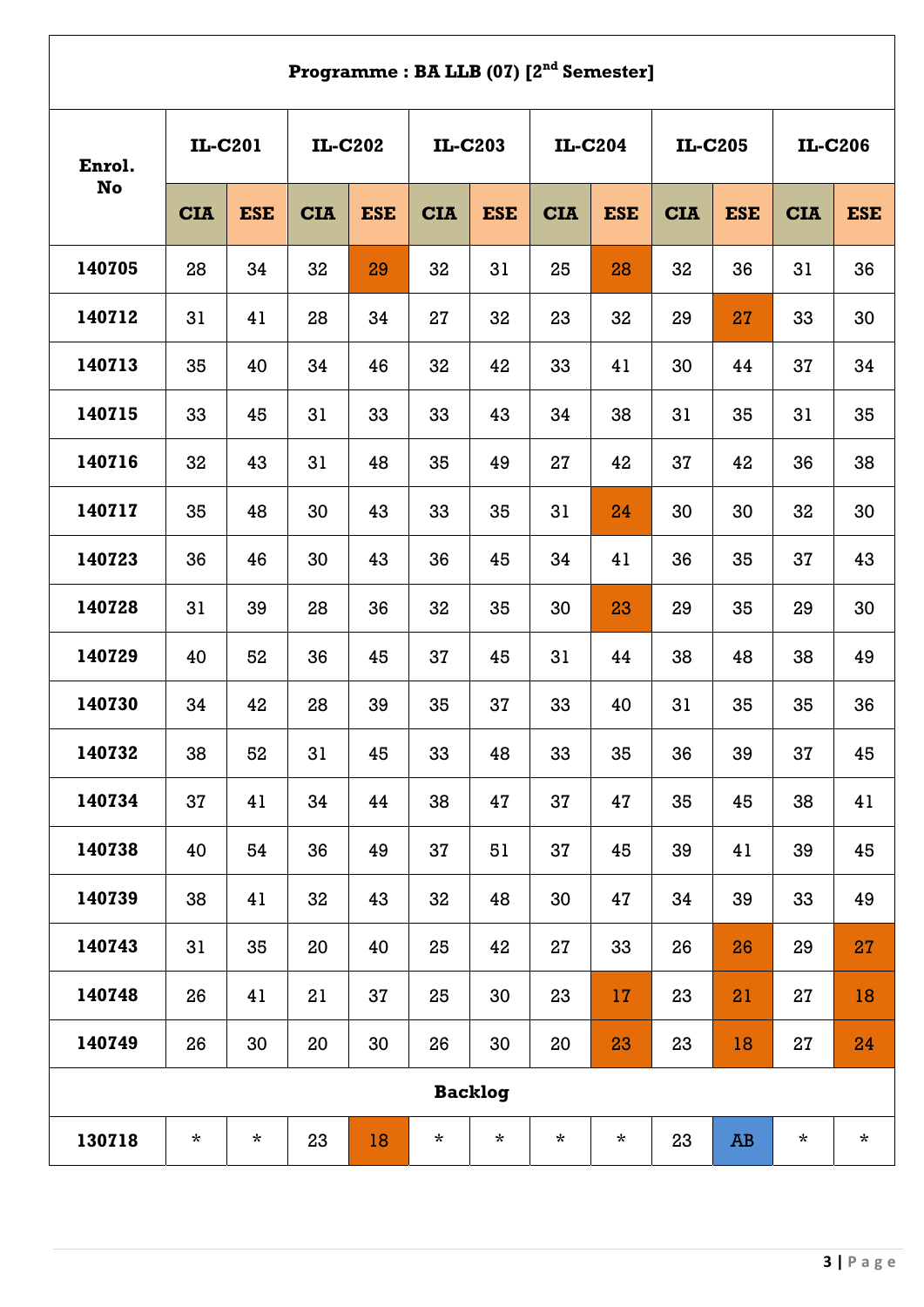|           |            |            |            |            | [4 <sup>th</sup> Semester] |            |            |            |            |            |            |            |
|-----------|------------|------------|------------|------------|----------------------------|------------|------------|------------|------------|------------|------------|------------|
|           | IL-401     |            |            | IL-402     | IL-403                     |            |            | IL-404     |            | IL-405     |            | IL-406     |
| Enrol. No | <b>CIA</b> | <b>ESE</b> | <b>CIA</b> | <b>ESE</b> | <b>CIA</b>                 | <b>ESE</b> | <b>CIA</b> | <b>ESE</b> | <b>CIA</b> | <b>ESE</b> | <b>CIA</b> | <b>ESE</b> |
| 130708    | 30         | 26         | 31         | 43         | 31                         | 47         | 32         | 35         | 29         | 41         | 27         | 34         |
| 130714    | 36         | 51         | 38         | 48         | 39                         | 53         | 37         | 40         | 38         | 48         | 39         | 40         |
| 130718    | 28         | 27         | 29         | 16         | 29                         | 34         | 25         | 28         | 29         | 38         | 23         | 26         |
| 130747    | 29         | 35         | 30         | 31         | 35                         | 44         | 30         | 33         | 33         | 43         | 32         | 30         |
|           |            |            |            |            | <b>Backlog</b>             |            |            |            |            |            |            |            |
| 120708    | $\star$    | $\star$    | $\star$    | $\star$    | 27                         | 26         | $\star$    | $\star$    | $\star$    | $\star$    | $\star$    | $\star$    |
| 120731    | $\star$    | $\star$    | $\star$    | $\star$    | 29                         | 31         | $\star$    | $\star$    | $\star$    | $\star$    | $\star$    | $\star$    |
| 120741    | $\star$    | $\star$    | $\star$    | $\star$    | 31                         | 30         | $\star$    | $\star$    | $\star$    | $\star$    | $\star$    | $\star$    |
| 120751    | $\star$    | $\star$    | $\star$    | $\star$    | 32                         | 40         | $\star$    | $\star$    | 31         | <b>AB</b>  | 28         | 25         |

|        |            |            |            |            | [6 <sup>th</sup> Semester] |            |            |            |            |            |            |            |
|--------|------------|------------|------------|------------|----------------------------|------------|------------|------------|------------|------------|------------|------------|
| Enrol. | IL-C601    |            |            | IL-C602    |                            | IL-C603    |            | IL-C604    |            | IL-C605    |            | IL-C606    |
| No     | <b>CIA</b> | <b>ESE</b> | <b>CIA</b> | <b>ESE</b> | <b>CIA</b>                 | <b>ESE</b> | <b>CIA</b> | <b>ESE</b> | <b>CIA</b> | <b>ESE</b> | <b>CIA</b> | <b>ESE</b> |
| 120707 | 30         | 43         | 31         | 37         | 30                         | 48         | 29         | 38         | 30         | 45         | 20         | 32         |
| 120708 | 29         | 31         | 32         | 41         | 32                         | 41         | 29         | 34         | 28         | 44         | 28         | 21         |
| 120721 | 39         | 52         | 38         | 41         | 38                         | 50         | 37         | 39         | 38         | 47         | 38         | 43         |
| 120728 | 35         | 48         | 29         | 40         | 34                         | 47         | 27         | 37         | 27         | 43         | 26         | 38         |
| 120729 | 35         | 43         | 33         | 39         | 36                         | 49         | 33         | 36         | 36         | 43         | 34         | 39         |
| 120731 | 34         | 32         | 32         | 33         | 36                         | 30         | 30         | 37         | 33         | 26         | 29         | 30         |
| 120733 | 25         | 25         | 30         | 31         | 31                         | 45         | 28         | 26         | 20         | 34         | 21         | 25         |
| 120746 | 32         | 46         | 28         | 39         | 35                         | 49         | 34         | 42         | 27         | 42         | 32         | 36         |
| 120751 | 20         | 23         | 28         | 37         | 25                         | 24         | 26         | 21         | 23         | 31         | 21         | 10         |
| 120752 | 31         | 38         | 31         | 39         | 36                         | 45         | 28         | 30         | 29         | 36         | 29         | 30         |
| 120753 | 28         | 35         | 29         | 32         | 34                         | 47         | 25         | 30         | 29         | 30         | 23         | 32         |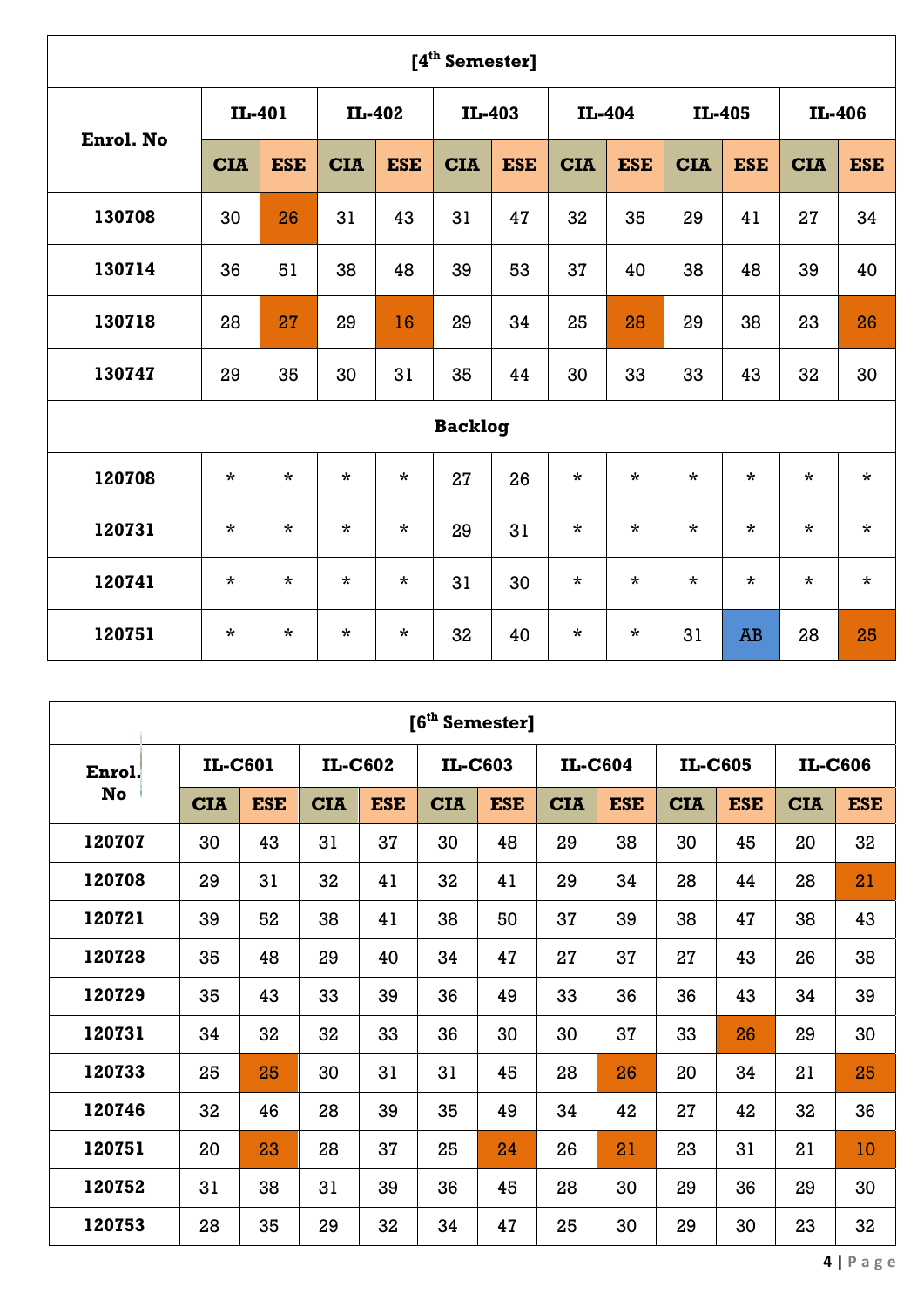|        |            |            |            |            |            | $[8th$ Semester] |            |            |            |            |                           |            |
|--------|------------|------------|------------|------------|------------|------------------|------------|------------|------------|------------|---------------------------|------------|
| Enrol. |            | IL-C801    |            | IL-C802    |            | IL-C803          |            | IL-C804    |            | IL-C805    | IL-C806                   |            |
| No.    | <b>CIA</b> | <b>ESE</b> | <b>CIA</b> | <b>ESE</b> | <b>CIA</b> | <b>ESE</b>       | <b>CIA</b> | <b>ESE</b> | <b>CIA</b> | <b>ESE</b> | CIA/<br>60                | ESE/<br>40 |
| 110724 | 23         | 26         | 30         | 38         | 23         | 30               | 29         | 30         | 29         | 31         | <b>Result</b><br>Withheld |            |

|           |                 |            |                 |            | Programme: M.A. Urdu (08) [4 <sup>th</sup> Semester] |            |                 |            |            |                 |
|-----------|-----------------|------------|-----------------|------------|------------------------------------------------------|------------|-----------------|------------|------------|-----------------|
|           | <b>MUR-C401</b> |            | <b>MUR-C402</b> |            | <b>MUR-C403</b>                                      |            | <b>MUR-C404</b> |            |            | <b>MUR-E402</b> |
| Enrol. No | <b>CIA</b>      | <b>ESE</b> | <b>CIA</b>      | <b>ESE</b> | <b>CIA</b>                                           | <b>ESE</b> | <b>CIA</b>      | <b>ESE</b> | <b>CIA</b> | <b>ESE</b>      |
| 130814    | 29              | 38         | 29              | 43         | 31                                                   | 42         | 30              | 41         | 29         | 44              |
| 130820    | 30              | 36         | 32              | 50         | 33                                                   | 45         | 36              | 34         | 34         | 45              |

|               | <b>Programme: M.A. Education (09) [2<sup>nd</sup> Semester]</b> |            |            |                                       |            |                          |                 |            |                 |            |                |            |                |            |
|---------------|-----------------------------------------------------------------|------------|------------|---------------------------------------|------------|--------------------------|-----------------|------------|-----------------|------------|----------------|------------|----------------|------------|
| Enrol.<br>No  | EDU-<br>C <sub>201</sub>                                        |            |            | EDU-<br>C <sub>2</sub> 0 <sub>2</sub> |            | EDU-<br>C <sub>203</sub> | <b>EDU-E204</b> |            | <b>EDU-E207</b> |            | <b>SO-E201</b> |            | <b>SO-E202</b> |            |
|               | <b>CIA</b>                                                      | <b>ESE</b> | <b>CIA</b> | <b>ESE</b>                            | <b>CIA</b> | <b>ESE</b>               | <b>CIA</b>      | <b>ESE</b> | <b>CIA</b>      | <b>ESE</b> | <b>CIA</b>     | <b>ESE</b> | <b>CIA</b>     | <b>ESE</b> |
| 140904        | 25                                                              | 50         | 29         | 43                                    | 30         | 43                       | <b>NO</b>       | <b>NO</b>  | 34              | 44         | 28             | 48         | NO             | <b>NO</b>  |
| 140905        | 26                                                              | 40         | 29         | 42                                    | 28         | 46                       | <b>NO</b>       | <b>NO</b>  | 34              | 36         | 29             | 32         | <b>NO</b>      | <b>NO</b>  |
| $140927^{\#}$ | $\star$                                                         | $\star$    | 36         | $\star$                               | $\star$    | $\star$                  | <b>NO</b>       | <b>NO</b>  | $\star$         | $\star$    | $\star$        | $\star$    | <b>NO</b>      | <b>NO</b>  |
|               | <b>Backlog</b>                                                  |            |            |                                       |            |                          |                 |            |                 |            |                |            |                |            |
| 130922        | $\star$                                                         | $\star$    | 34         | 42                                    | $\star$    | $\star$                  | $\star$         | $\star$    | $\star$         | $\star$    | NO             | <b>NO</b>  | $\star$        | $\star$    |

| [4 <sup>th</sup> Semester] |                 |            |            |                 |                 |            |            |                 |                 |            |                       |                       |
|----------------------------|-----------------|------------|------------|-----------------|-----------------|------------|------------|-----------------|-----------------|------------|-----------------------|-----------------------|
| Enrol. No                  | <b>EDU-C401</b> |            |            | <b>EDU-C402</b> | <b>EDU-C403</b> |            |            | <b>EDU-E406</b> | <b>EDU-E407</b> |            | <b>EDU-E408</b>       |                       |
|                            | <b>CIA</b>      | <b>ESE</b> | <b>CIA</b> | <b>ESE</b>      | <b>CIA</b>      | <b>ESE</b> | <b>CIA</b> | <b>ESE</b>      | <b>CIA</b>      | <b>ESE</b> | <b>CIA</b>            | <b>ESE</b>            |
| 130906                     | 29              | 46         | 33         | 51              | 33              | 45         | <b>NO</b>  | <b>NO</b>       | <b>NO</b>       | <b>NO</b>  |                       | <b>Result Awaited</b> |
| 130922                     | 26              | 45         | 29         | 48              | 26              | 44         | 32         | 45              | <b>NO</b>       | <b>NO</b>  | <b>NO</b>             | <b>NO</b>             |
| 130929                     | 29              | 43         | 29         | 48              | 32              | 43         | <b>NO</b>  | <b>NO</b>       | <b>NO</b>       | <b>NO</b>  | <b>Result Awaited</b> |                       |
| 130930                     | 30              | 41         | 30         | 47              | 29              | 40         | 33         | 40              | <b>NO</b>       | <b>NO</b>  | <b>NO</b>             | <b>NO</b>             |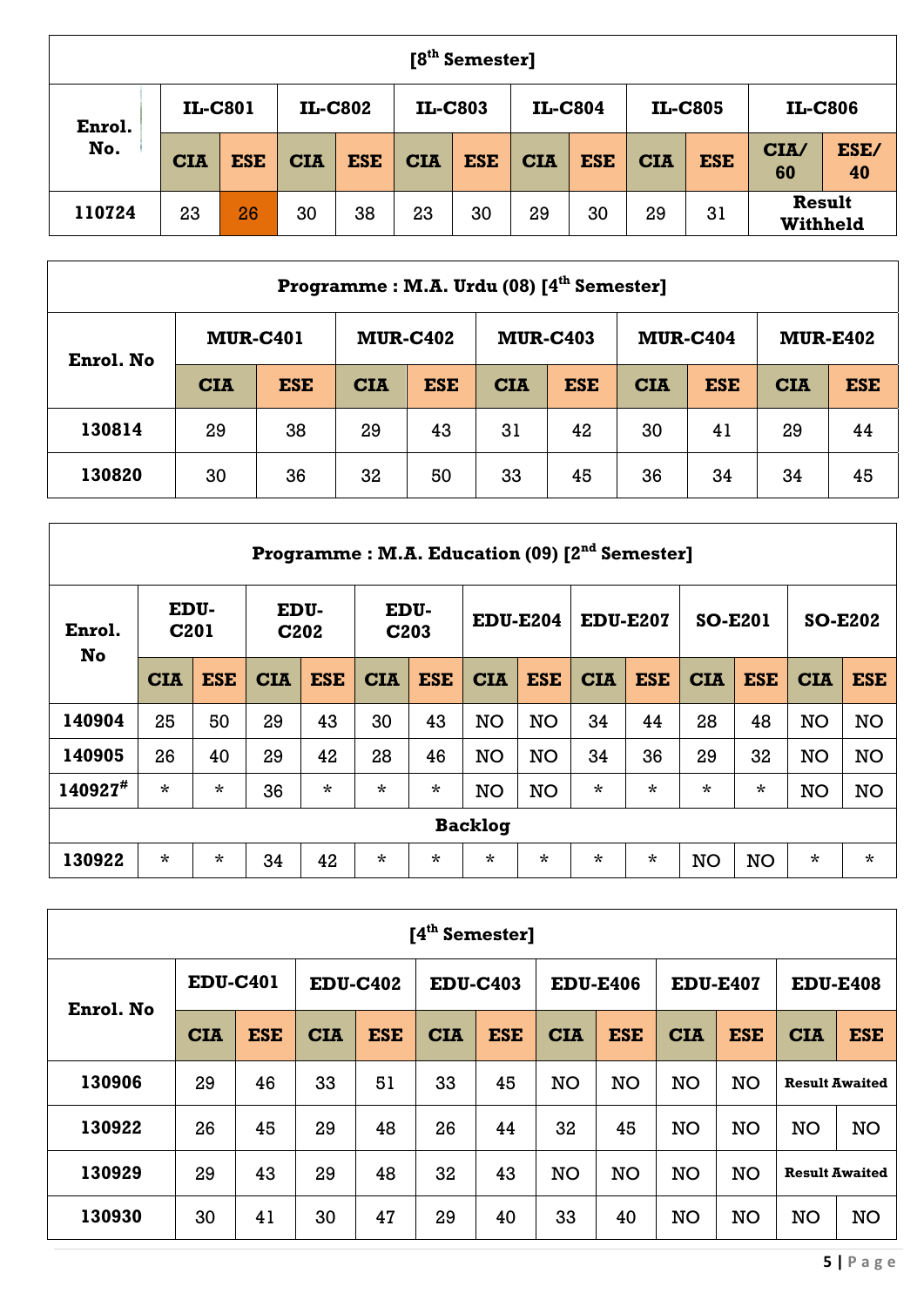|        | Programme: MTM (10) [2 <sup>nd</sup> Semester] |            |                           |            |                          |            |                                 |            |                          |            |                          |            |                |            |                |            |
|--------|------------------------------------------------|------------|---------------------------|------------|--------------------------|------------|---------------------------------|------------|--------------------------|------------|--------------------------|------------|----------------|------------|----------------|------------|
| Enrol. | <b>MTM-</b><br>C <sub>201</sub>                |            | MTM-<br>C <sub>2</sub> 02 |            | MTM-<br>C <sub>203</sub> |            | <b>MTM-</b><br>C <sub>204</sub> |            | MTM-<br>C <sub>205</sub> |            | MTM-<br>C <sub>206</sub> |            | <b>SO-E201</b> |            | <b>SO-E202</b> |            |
| No     | <b>CIA</b>                                     | <b>ESE</b> | <b>CIA</b>                | <b>ESE</b> | <b>CIA</b>               | <b>ESE</b> | <b>CIA</b>                      | <b>ESE</b> | <b>CIA</b>               | <b>ESE</b> | <b>CIA</b>               | <b>ESE</b> | <b>CIA</b>     | <b>ESE</b> | <b>CIA</b>     | <b>ESE</b> |
| 141004 | 31                                             | 38         | 21                        | 36         | 32                       | 32         | 28                              | 43         | 30                       | 46         | 30                       | 52         | 31             | 30         | <b>NO</b>      | <b>NO</b>  |
| 141005 | 31                                             | 39         | 27                        | 37         | 29                       | 33         | 30                              | 40         | 27                       | 50         | 32                       | 52         | 29             | 37         | <b>NO</b>      | <b>NO</b>  |
| 141023 | 29                                             | 40         | 27                        | 35         | 28                       | 33         | 29                              | 42         | 30                       | 49         | 30                       | 52         | 32             | 37         | <b>NO</b>      | <b>NO</b>  |

| [4 <sup>th</sup> Semester] |                          |            |              |            |            |                     |            |              |            |              |            |              |            |              |  |
|----------------------------|--------------------------|------------|--------------|------------|------------|---------------------|------------|--------------|------------|--------------|------------|--------------|------------|--------------|--|
| Enrol.                     | MTM-<br>C <sub>401</sub> |            | MTM-<br>C402 |            |            | <b>MTM-</b><br>C403 |            | MTM-<br>C404 |            | MTM-<br>C405 |            | MTM-<br>C406 |            | MTM-<br>C407 |  |
| No                         | <b>CIA</b>               | <b>ESE</b> | <b>CIA</b>   | <b>ESE</b> | <b>CIA</b> | <b>ESE</b>          | <b>CIA</b> | <b>ESE</b>   | <b>CIA</b> | <b>ESE</b>   | <b>CIA</b> | <b>ESE</b>   | <b>CIA</b> | <b>ESE</b>   |  |
| 131023                     | 30                       | 34         | 31           | 33         | 33         | 39                  | 28         | 35           | 27         | 37           | 30         | 30           | 29         | 42           |  |

|        | Programme: M.A. Political Science (12) [2 <sup>nd</sup> Semester] |            |                 |            |            |                 |            |                 |            |             |            |             |  |
|--------|-------------------------------------------------------------------|------------|-----------------|------------|------------|-----------------|------------|-----------------|------------|-------------|------------|-------------|--|
| Enrol. | <b>MAP-C201</b>                                                   |            | <b>MAP-C202</b> |            |            | <b>MAP-C203</b> |            | <b>MAP-C204</b> |            | SO-<br>E201 |            | SO-<br>E202 |  |
| No     | <b>CIA</b>                                                        | <b>ESE</b> | <b>CIA</b>      | <b>ESE</b> | <b>CIA</b> | <b>ESE</b>      | <b>CIA</b> | <b>ESE</b>      | <b>CIA</b> | <b>ESE</b>  | <b>CIA</b> | <b>ESE</b>  |  |
| 141221 | 32                                                                | 42         | 33              | 48         | 34         | 50              | 29         | 40              | 35         | 35          | NO         | <b>NO</b>   |  |

| [4 <sup>th</sup> Semester] |                          |            |            |            |            |              |              |            |              |            |  |
|----------------------------|--------------------------|------------|------------|------------|------------|--------------|--------------|------------|--------------|------------|--|
|                            | MAP-<br>C <sub>401</sub> |            | MAP-       | C402       |            | MAP-<br>C403 | MAP-<br>E401 |            | MAP-<br>E403 |            |  |
| Enrol. No                  | <b>CIA</b>               | <b>ESE</b> | <b>CIA</b> | <b>ESE</b> | <b>CIA</b> | <b>ESE</b>   | <b>CIA</b>   | <b>ESE</b> | <b>CIA</b>   | <b>ESE</b> |  |
| 131215                     | 33                       | 48         | 34         | 49         | 35         | 47           | 30           | 44         | 35           | 49         |  |
| 131219                     | 30                       | 49         | 32         | 48         | 33         | 44           | 27           | 41         | 30           | 48         |  |
| 131227                     | 35                       | 46         | 32         | 49         | 30         | 44           | 28           | 42         | 30           | 46         |  |